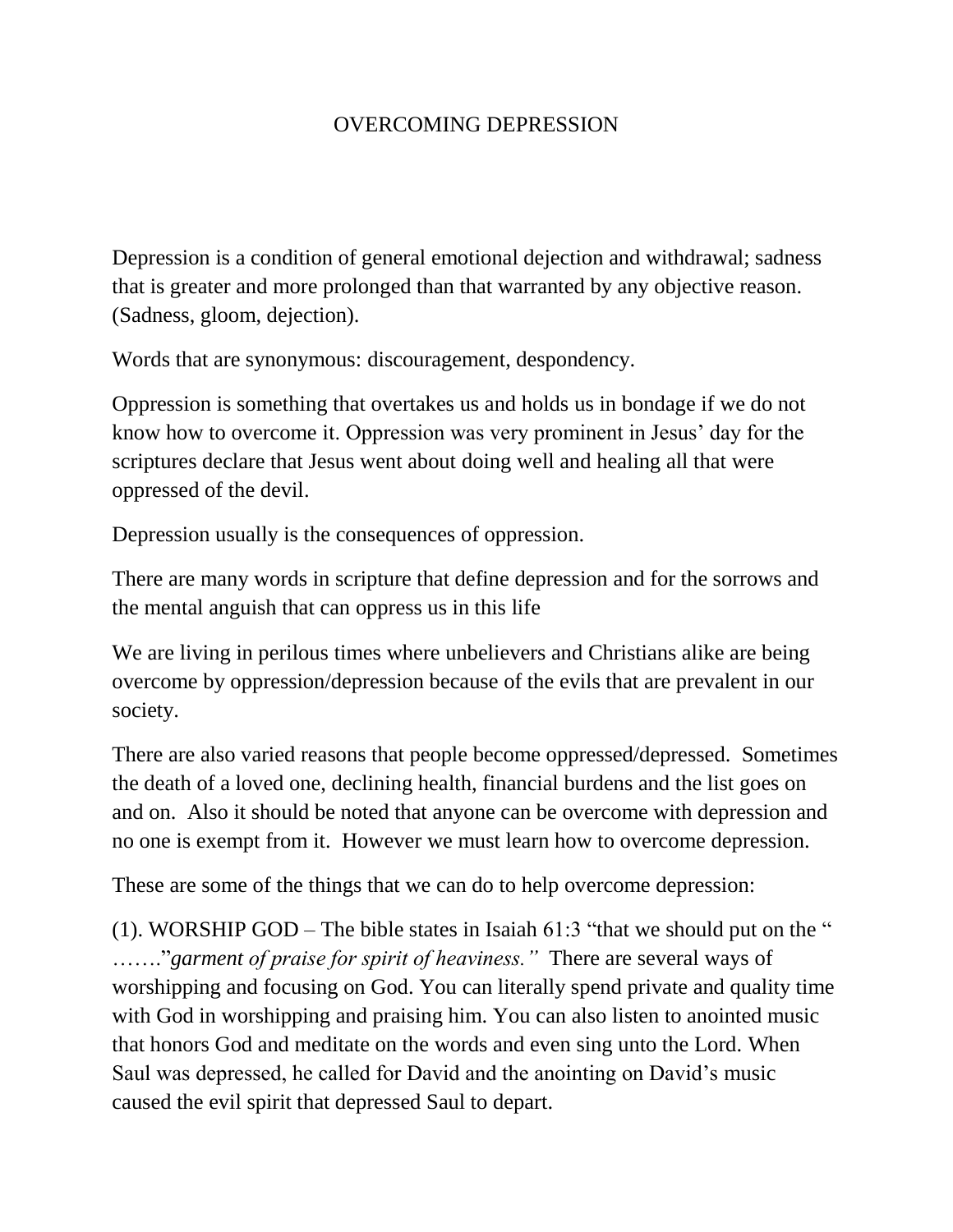(2). READ THE WORD OF GOD - The Bible states clearly that the entrance of God's word brings light. That means to read or even to hear God's word will automatically bring light to your situation. The word of God is sharp and powerful and therefore to read and meditate on God's word will automatically change our perspective. The word of God brings comfort and hope.

(4) PRAY – The greatest privilege we have as believers is the privilege of being able to talk to God. Prayer will strengthen us and bring us peace and comfort. It allows us to express our innermost thoughts and feelings to God. The more we pray the closer we get to God and the less the attacks of the enemy will be able to affect us.

(3). FIND A PLACE OF SERVICE – it is very important to stay busy in the service of God. Find your place in the body of Christ and occupy. When we are idle in God's service, there is more time and opportunity for the devil to try to influence us and find "other things" to do and/or to occupy our minds with.

(4). TAKE CONTROL OVER YOUR THOUGHTS = This sounds easier said than done, however the bible says, "*Set your affection on things above, not on things on the earth."* (Colossians 3:2) The bible also says, "*"Finally , brethren, whatsoever things are true, whatsoever things are honest, whatsoever things are just, whatsoever things are pure, whatsoever things are lovely, whatsoever things are of good report; if there be any virtue, and if there be any praise, think on these things* . (Philippians 4:8) When our affection is set on spiritual things, there is not much room to focus on things that cause us to feel overwhelmed in our spirit.

(5). WALK IN THE SPIRIT – The bible tells us that if we walk in the Spirit, we will not fulfill the lusts of the flesh. It should be the goal of every Christian to pursue spiritual things. When we walk in the Spirit we won't give a foothold to the enemy to come into doors that we have left open.

(6). REST IN THE LORD – To rest in the Lord is to totally trust Him in every situation. When we begin to worry and become anxious over things, it can cause feelings of oppression which if not overcome, can allow us to experience "full blown" depression….so to speak. Therefore when feelings of oppression arise, we should immediately begin to try to "cast our cares upon him."